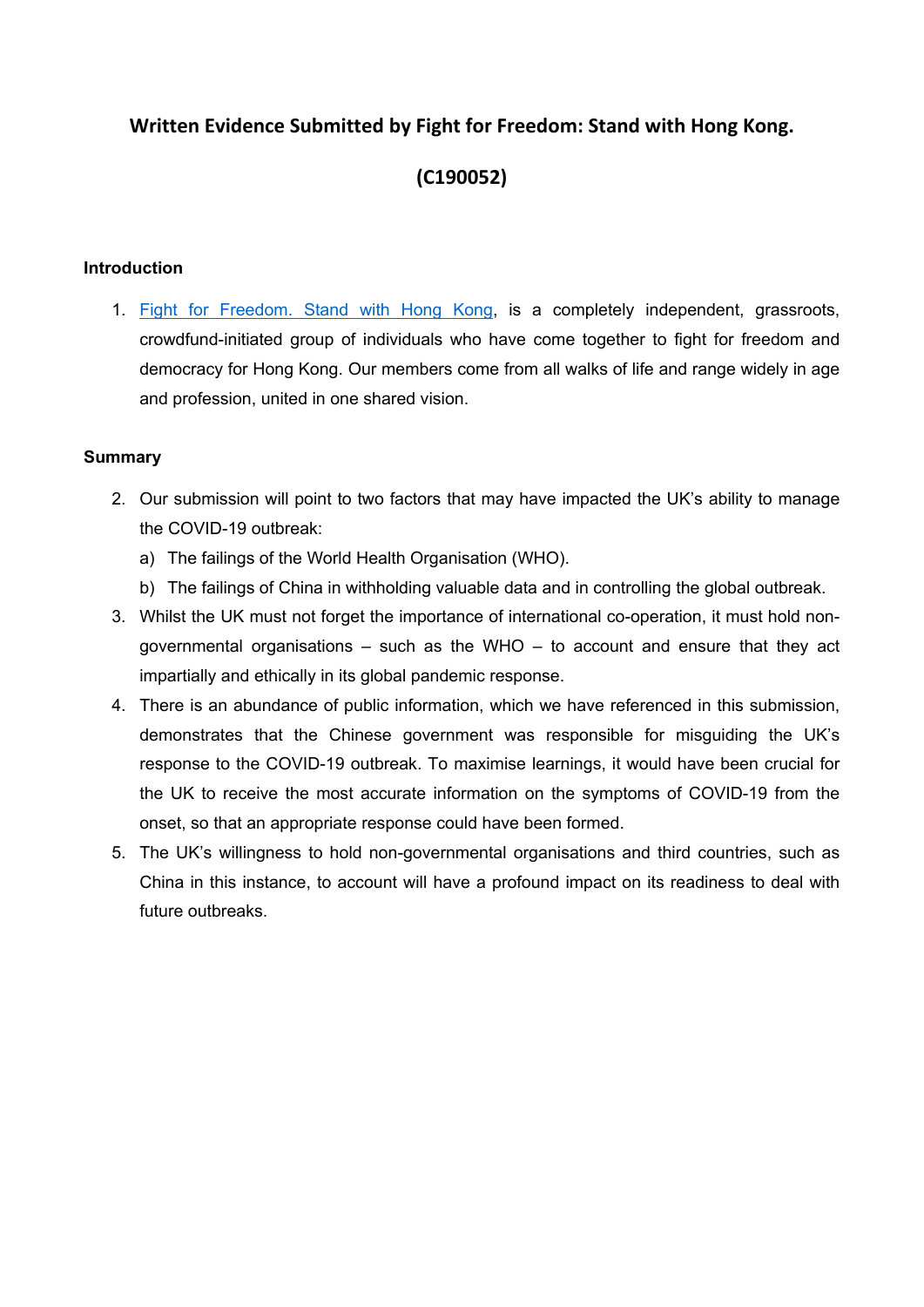#### **The failings of the World Health Organisation (WHO)**

- 6. The WHO was first alerted in late December 2019 that a new disease had appeared in the Chinese city of Wuhan. Despite this, the WHO continued to repeat Beijing's assurances that 'Preliminary investigations conducted by the Chinese authorities have found no clear evidence of human-to-human transmission' of COVID-19.<sup>1</sup>
- 7. The WHO only recognised human-to-human transmission of the novel coronavirus on January  $24<sup>th</sup>$  2020, in turn, delaying an announcement of a global emergency. This was despite persistent indications to the contrary, and alerts by Taiwanese health officials directly signalled to the WHO – at the end of December, regarding the risk of human-tohuman transmission.<sup>2</sup> But those concerns were not forwarded to other countries. Finally, it took another week for the WHO to declare the spread of the virus as a global health emergency.<sup>3</sup>
- 8. The WHO Director-General Tedros Adhanom Ghebreyesus, gave continual praise and endorsement of Chinese actions throughout the crisis.<sup>4</sup> WHO has clearly demonstrated an evident bias to accept Chinese information at face value – creating a delay in international responses – and only attempting to gain access on the ground on a mission on February 12.<sup>5</sup> WHO and DG Tedros Adhanom Ghebreyesus refused to question information and to fairly evaluate China's handling of the pandemic, which falls below the international standard expected of the non-governmental organisation.
- 9. The WHO's refusal to declare a pandemic until March  $11<sup>th</sup>$  cost valuable time in preparing the appropriate measures against the virus. At this point, 114 countries had already collectively reported 118,000 cases. $6$  The failure of the WHO to act immediately and thoroughly in response to the initial claims made to them in December 2019, have had ripple effects, as countries and private actors based their actions on WHO guidelines, information and advice. Despite the WHO's limited enforcement mechanisms, more timely statements and advice would have had a profound effect on the global response to COVID-19.
- 10. If the WHO wants to maintain its legitimacy on the world stage, it must now answer some tough questions about the extent it has kowtowed to China during the coronavirus pandemic and how it has impaired a prompt and proportionate global response to the new virus .

<sup>1</sup> <https://twitter.com/who/status/1217043229427761152?s=21>

<sup>2</sup> <https://www.ft.com/content/2a70a02a-644a-11ea-a6cd-df28cc3c6a68>

<sup>3</sup> <https://www.bbc.co.uk/news/world-51318246>

<sup>4</sup> [https://www.who.int/dg/speeches/detail/who-director-general-s-statement-on-ihr-emergency-committee-on-novel](https://www.who.int/dg/speeches/detail/who-director-general-s-statement-on-ihr-emergency-committee-on-novel-coronavirus-(2019-ncov))[coronavirus-\(2019-ncov\)](https://www.who.int/dg/speeches/detail/who-director-general-s-statement-on-ihr-emergency-committee-on-novel-coronavirus-(2019-ncov))

<sup>5</sup> [https://www.institutmontaigne.org/en/blog/fighting-coronavirus-pandemic-chinas-influence-world-health](https://www.institutmontaigne.org/en/blog/fighting-coronavirus-pandemic-chinas-influence-world-health-organization)[organization](https://www.institutmontaigne.org/en/blog/fighting-coronavirus-pandemic-chinas-influence-world-health-organization)

<sup>6</sup> <https://www.theguardian.com/world/2020/mar/11/who-declares-coronavirus-pandemic>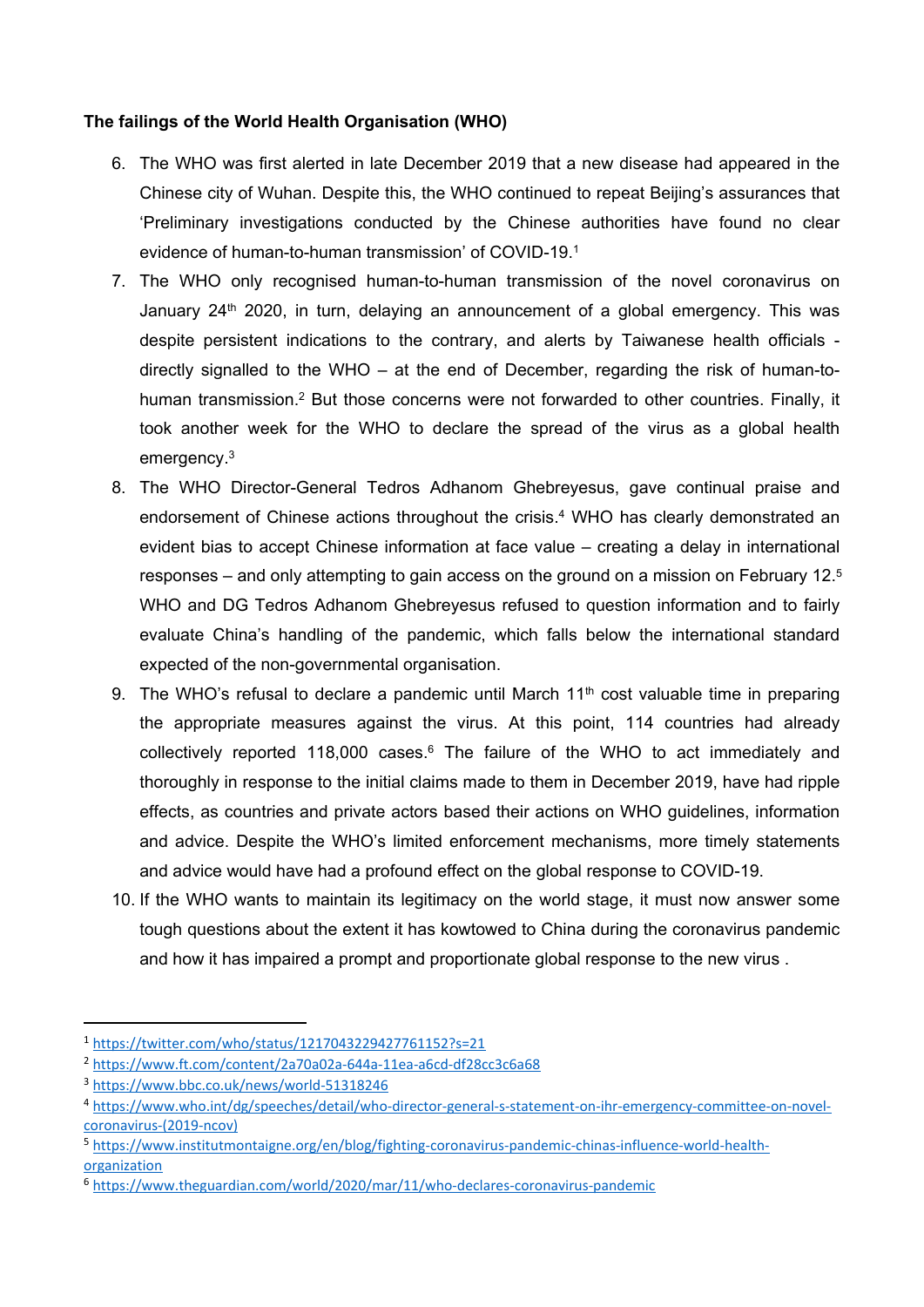11. On May 29<sup>th</sup>, President Trump declared that the U.S would terminate its relationship with the WHO.<sup>7</sup> This was in light of Trump accusing the WHO of protecting China as the COVID-19 pandemic first escalated. The announcement arrived after President Trump stated the U.S would suspend funding for the WHO, pending a review.<sup>8</sup> The increasing financial contribution by China to the WHO emphasises the need for a review into the WHO's response to the pandemic and the extent it kowtowed to China. It also raises questions over how the WHO will be governed in future.

#### **The failings of China in withholding valuable data and in controlling the global outbreak**

- 12. The Chinese government emphatically and repeatedly claimed that human transmission was impossible, long after doctors in Wuhan had concluded human transmission was ongoing. According to a study in *The Lancet,* the symptom onset date of the first patient was identified on December 1<sup>st</sup>, 2019.<sup>9</sup> This indicated as early as the second week of December, Wuhan doctors were finding cases that indicated the virus was spreading from one human to another.
- 13. The Chinese government purposefully concealed the extent of its COVID-19 outbreak and gave false numbers of cases and deaths in the country. This was determined by the US intelligence community in April 2020, according to three US officials who asked not to be identified because the report was secret.<sup>10</sup> The decision by China to downplay the number of cases could have impacted on the timeliness of the UK's response and, indeed, the global response and the severity of the measures that were in fact imposed by countries.
- 14. An Associated Press investigation has shown China was slow to share critical information about the new coronavirus with the WHO throughout January - frustrating officials and hindering the early response. Despite the WHO publicly praising China, behind the scenes it was a different story, one where China caused significant delays and considerable frustration among WHO officials over not receiving the information required to fight the spread of the virus. It has been revealed that China prevented the release of the genetic map, or genome, of the virus for more than a week after three different government labs had fully decoded the information. A delay of this significance would have hampered an appropriate global response.<sup>11</sup>

<sup>7</sup> <https://www.whitehouse.gov/briefings-statements/remarks-president-trump-actions-china/>

<sup>8</sup> [https://www.axios.com/trump-world-health-organization-funding-65de2595-2d5e-4a6c-b7c6-](https://www.axios.com/trump-world-health-organization-funding-65de2595-2d5e-4a6c-b7c6-9c18aa4cb905.html?utm_source=twitter&utm_medium=social&utm_campaign=organic&utm_content=1100)

[<sup>9</sup>c18aa4cb905.html?utm\\_source=twitter&utm\\_medium=social&utm\\_campaign=organic&utm\\_content=1100](https://www.axios.com/trump-world-health-organization-funding-65de2595-2d5e-4a6c-b7c6-9c18aa4cb905.html?utm_source=twitter&utm_medium=social&utm_campaign=organic&utm_content=1100)

<sup>9</sup> [https://www.thelancet.com/journals/lancet/article/PIIS0140-6736\(20\)30183-5/fulltext](https://www.thelancet.com/journals/lancet/article/PIIS0140-6736(20)30183-5/fulltext)

<sup>10</sup> [https://www.bloomberg.com/news/articles/2020-04-01/china-concealed-extent-of-virus-outbreak-u-s-intelligence](https://www.bloomberg.com/news/articles/2020-04-01/china-concealed-extent-of-virus-outbreak-u-s-intelligence-says?utm_source=twitter&utm_content=politics&cmpid%3D=socialflow-twitter-politics&utm_medium=social&utm_campaign=socialflow-organic)[says?utm\\_source=twitter&utm\\_content=politics&cmpid%3D=socialflow-twitter](https://www.bloomberg.com/news/articles/2020-04-01/china-concealed-extent-of-virus-outbreak-u-s-intelligence-says?utm_source=twitter&utm_content=politics&cmpid%3D=socialflow-twitter-politics&utm_medium=social&utm_campaign=socialflow-organic)[politics&utm\\_medium=social&utm\\_campaign=socialflow-organic](https://www.bloomberg.com/news/articles/2020-04-01/china-concealed-extent-of-virus-outbreak-u-s-intelligence-says?utm_source=twitter&utm_content=politics&cmpid%3D=socialflow-twitter-politics&utm_medium=social&utm_campaign=socialflow-organic)

<sup>11</sup> [https://www.telegraph.co.uk/global-health/science-and-disease/internal-memos-reveal-frustration-chinese-secrecy-](https://www.telegraph.co.uk/global-health/science-and-disease/internal-memos-reveal-frustration-chinese-secrecy-early-stage/)